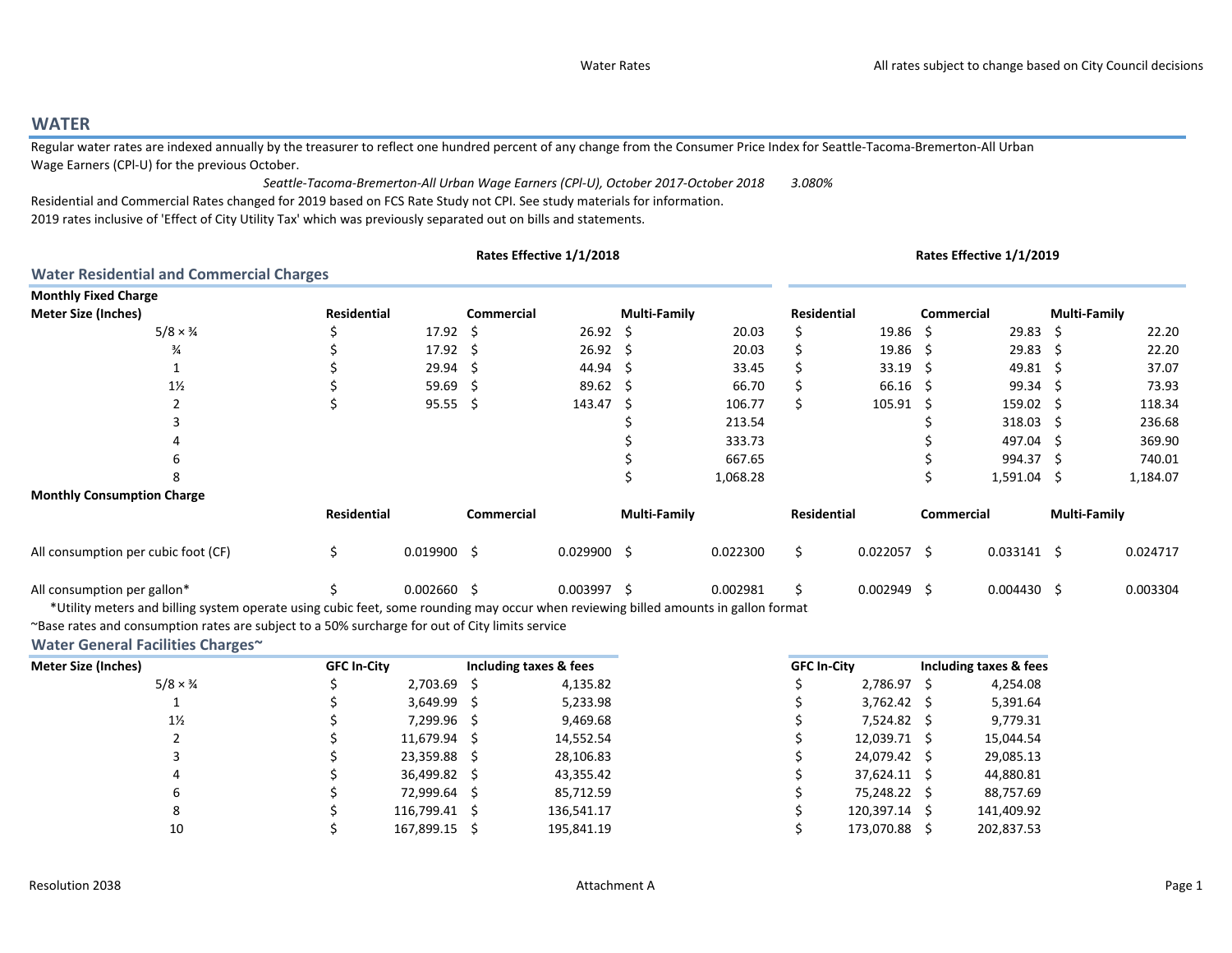~ GFC Rate includes meter installation fees. If installation costs exceed current installation fee, additional fees will be assessed.

~ Outside City Limits rate is 1.5x the In-City rate.

\*Agriculture water charged for variable rate only, fixed costs of water system not included.

~As of April 1, 2019, all customers will pay \$961.51 per million gallons of water used.

As of April 1, 2020, all customers will pay \$1684.22 per million gallons of water used.

As of April 1, 2021, all customers will pay the full wholesale rate in place at that time charged to regional customers of the Anacortes water system.

~Per Council Resolution 2012

### Water Additional Fees

| Meter Installation Fee, up to 1"                                             | 886.03 |                             |
|------------------------------------------------------------------------------|--------|-----------------------------|
| Meter Installation Fee deposit, greater than 1"                              |        | 998.25 towards install cost |
| <b>Standpipe Water Charges</b>                                               |        | 0.029900 Per Cubic Foot     |
| <b>Construction Meter Charges*</b>                                           | 50.00  |                             |
| Flat fee up to 60 days, up to 1000CF, billed at standpipe rate after CF cap. |        |                             |
| Water service fee*                                                           | 75.00  |                             |
| After hours additional water service fee*                                    | 75.00  |                             |
| *Not subject to CPI adjustments                                              |        |                             |

ALL RATES ARE SUBJECT TO CHANGE BASED ON CITY COUNCIL DECISIONS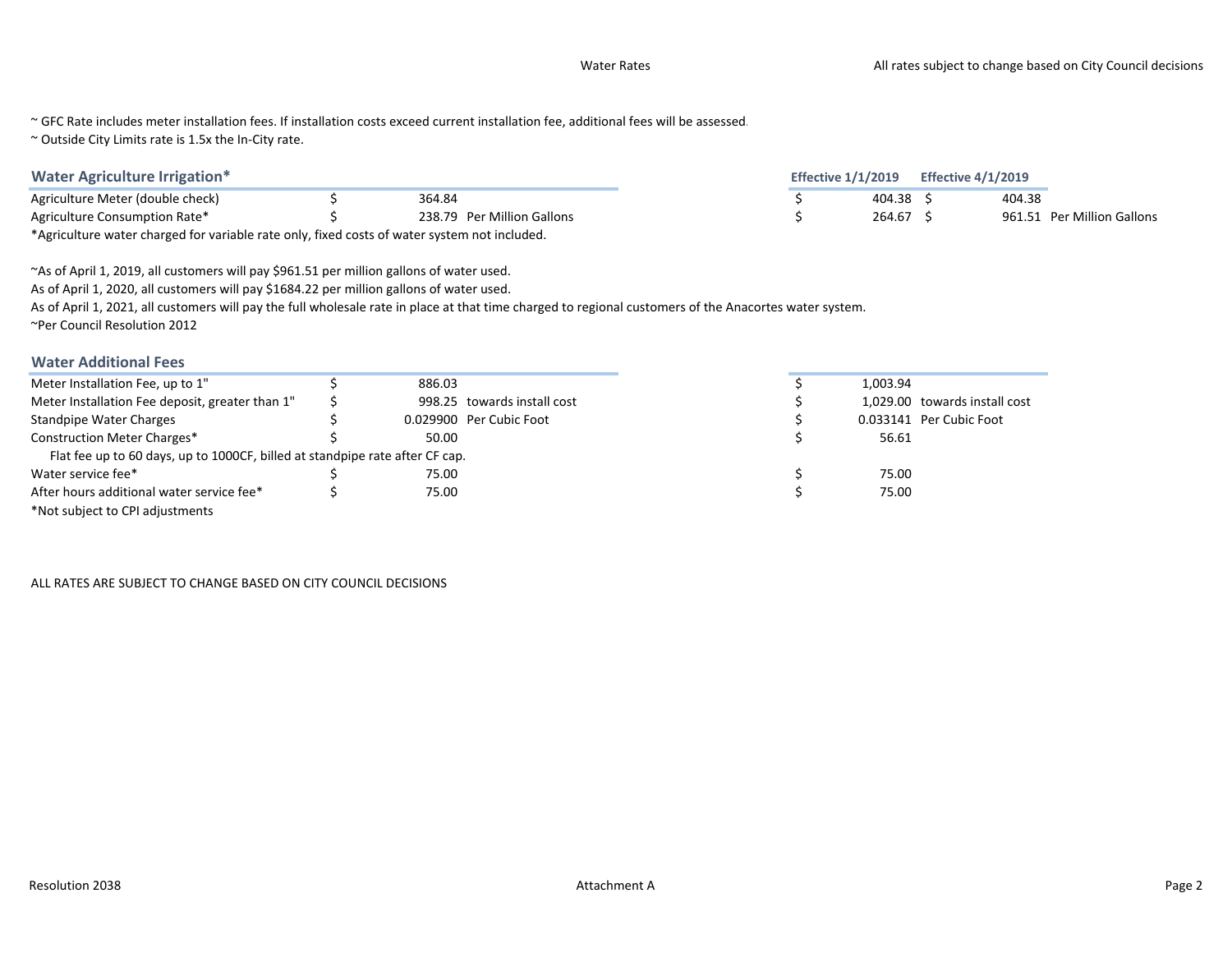## SEWER

 Regular sewer rates are indexed annually by the treasurer to reflect one hundred percent of any change from the Consumer Price Index for Seattle-Tacoma-Bremerton-All Urban Wage Earners (CPl-U) for the previous October.

3.080% 2019 rates inclusive of 'Effect of City Utility Tax' which was previously separated out on bills and statements. Seattle-Tacoma-Bremerton-All Urban Wage Earners (CPl-U), October 2017-October 2018

\*Based on the sewer rate study, to fund needed infrastructure sewer rates will increase 4% effective 3/1/2019.

7% increases effective January 1st 2020, 2021, 2022, 2023, 2024 with a review in November 2020, 2022, 2024.

|                                                 | Rates Effective 1/1/2019 | *Rates Effective 3/1/2019 |            |        |             |                 |                   |        |
|-------------------------------------------------|--------------------------|---------------------------|------------|--------|-------------|-----------------|-------------------|--------|
| <b>Sewer Residential and Commercial Charges</b> |                          |                           |            |        |             |                 |                   |        |
| <b>Monthly Fixed Charge</b>                     |                          |                           |            |        |             |                 |                   |        |
| <b>Meter Size (Inches)</b>                      | <b>Residential</b>       |                           | Commercial |        | Residential |                 | <b>Commercial</b> |        |
| $5/8 \times \frac{3}{4}$                        |                          | $37.41 \pm 5$             |            | 37.41  |             | $38.91 \quad $$ |                   | 38.91  |
| $\frac{3}{4}$                                   |                          | $44.91 \pm$               |            | 44.91  |             | 46.71           | - S               | 46.71  |
|                                                 |                          | $52.40 \pm 5$             |            | 52.40  |             | 54.50           | - S               | 54.50  |
| $1\frac{1}{2}$                                  |                          | $67.35 \quad $$           |            | 67.35  |             | $70.04 \div$    |                   | 70.04  |
|                                                 |                          |                           |            | 108.53 |             |                 |                   | 112.87 |
|                                                 |                          |                           |            | 411.63 |             |                 |                   | 428.10 |
|                                                 |                          |                           |            | 523.90 |             |                 |                   | 544.86 |

### Monthly Consumption Charge

|                                  | <b>Residential</b> |         | <b>Commercial</b> |         | <b>Residential</b> |                    | Commercial |         |
|----------------------------------|--------------------|---------|-------------------|---------|--------------------|--------------------|------------|---------|
| SIC 1 consumption per cubic foot |                    | 0.02663 |                   | 0.02663 |                    | $0.02770 \quad$ \$ |            | 0.02770 |
| SIC 1 consumption per gallon*    |                    | 0.00356 | S                 | 0.00356 |                    | $0.00370 \pm$      |            | 0.00370 |
| SIC 2 consumption per cubic foot |                    |         |                   | 0.03326 |                    |                    |            | 0.03459 |
| SIC 2 consumption per gallon*    |                    |         |                   | 0.00445 |                    |                    |            | 0.00463 |
| SIC 3 consumption per cubic foot |                    |         |                   | 0.06474 |                    |                    |            | 0.06733 |
| SIC 3 consumption per gallon*    |                    |         |                   | 0.08650 |                    |                    |            | 0.08996 |
| SIC 4 consumption per cubic foot |                    |         |                   | 0.01053 |                    |                    |            | 0.01095 |
| SIC 4 consumption per gallon*    |                    |         |                   | 0.00141 |                    |                    |            | 0.00147 |
| SIC 4: BOD per pound             |                    |         |                   | 1.39655 |                    |                    |            | 1.45241 |
| SIC 4: TSS per pound             |                    |         |                   | 0.85213 |                    |                    |            | 0.88622 |
| <b>Resolution 2038</b>           |                    |         |                   |         |                    |                    |            |         |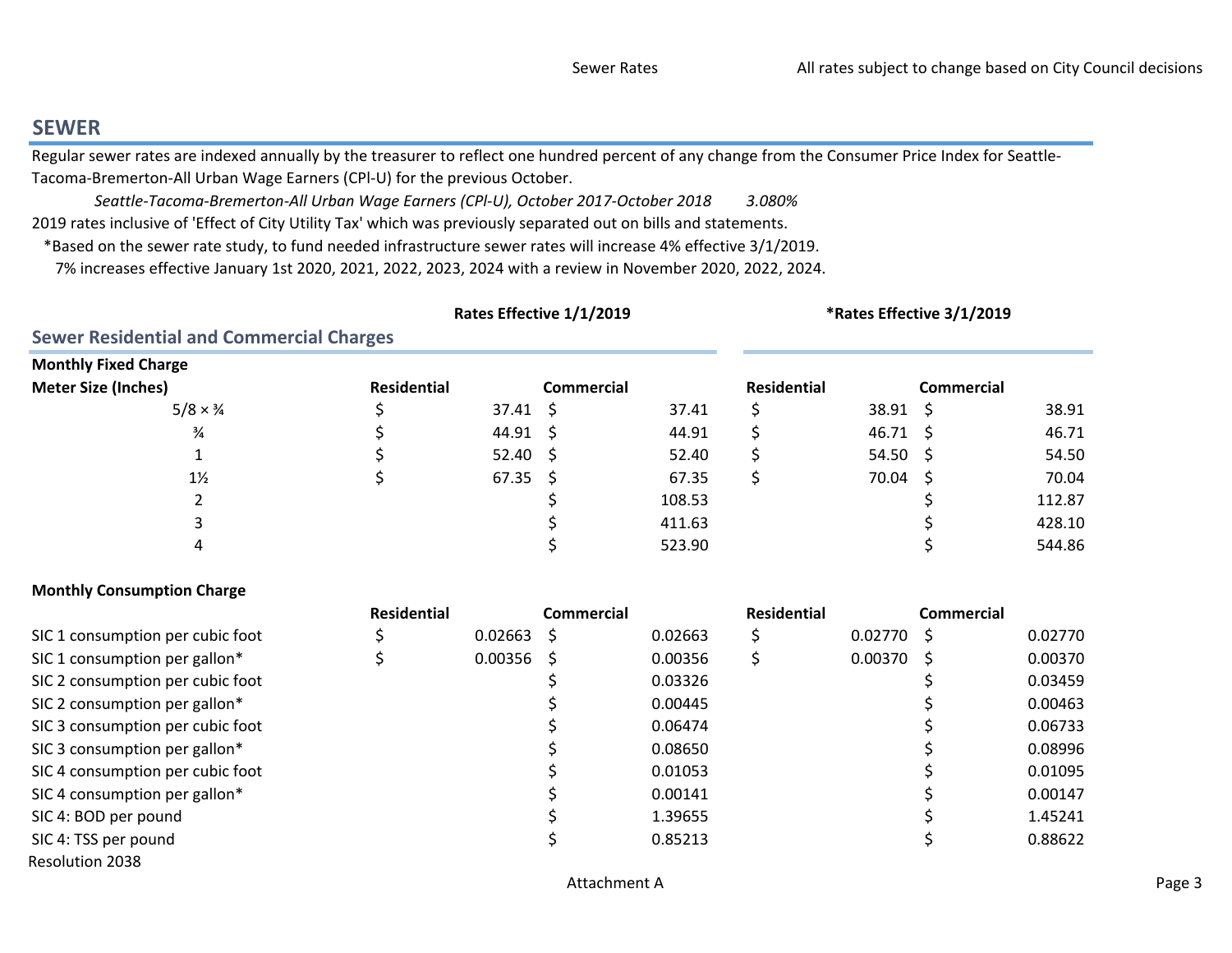\*Utility meters and billing system operate using cubic feet, some rounding may occurwhen reviewing billed amounts in gallon format.

## Septic Waste Dump Fee

| 53.76  | 55.91  |
|--------|--------|
|        |        |
| 0.1075 | 0.1118 |
| 0.1290 | 0.1342 |
|        |        |

## Sewer General Facilities Charges

| Type         | <b>GFC In-City</b> |           | Including taxes & fees |           | <b>GFC In-City</b> |           | Including taxes & fees |           |
|--------------|--------------------|-----------|------------------------|-----------|--------------------|-----------|------------------------|-----------|
| Singe Family |                    | 9.090.50  |                        | 9.774.74  |                    | 9.090.50  |                        | 9,774.74  |
| Duplex       |                    | 18.181.01 |                        | 19.549.47 |                    | 18.181.01 |                        | 19,549.47 |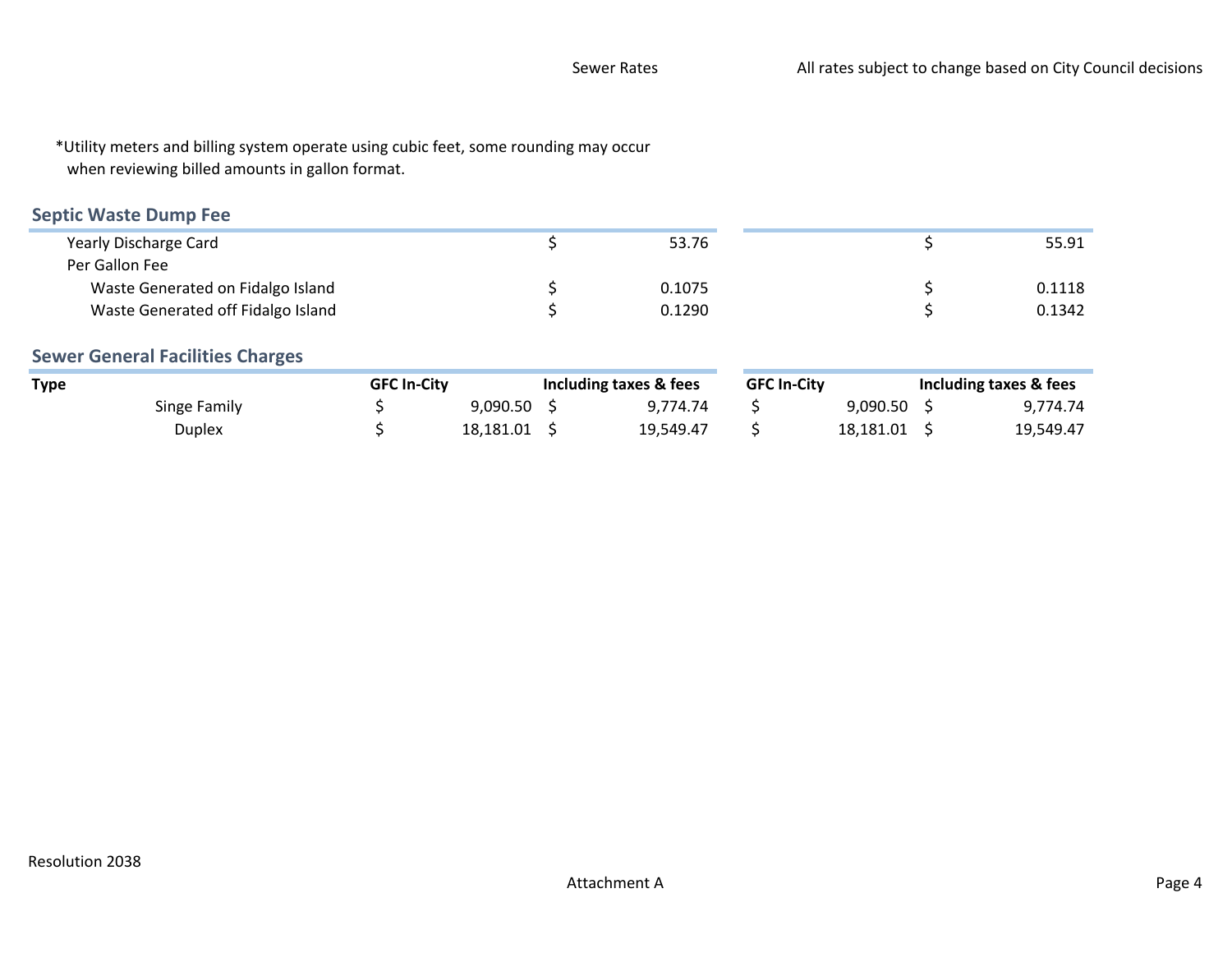#### SOLID WASTE

 Regular solid waste rates are indexed annually by the treasurer to reflect one hundred percent of any change from the Consumer Price Index for Seattle-Tacoma-Bremerton-All Urban Wage Earners (CPl-U) for the previous October.

3.080%2019 rates inclusive of 'Effect of City Utility Tax' which was previously separated out on bills and statements. These rates do not include the State Refuse Tax of 3.6%Seattle-Tacoma-Bremerton-All Urban Wage Earners (CPl-U), October 2017-October 2018

#### Rates effective 1/1/2018

#### Rates effective 1/1/2019

#### Solid Waste Residential Rates, includes structures with more than one living unit

| <b>Contents</b>         | Tote Sizes        | Minimum # of<br>Totes | Maximum # of<br><b>Totes</b> | <b>Monthly Rate</b> | <b>Additional Totes</b> | <b>Monthly Rate</b> | <b>Additional Totes</b> |
|-------------------------|-------------------|-----------------------|------------------------------|---------------------|-------------------------|---------------------|-------------------------|
| <b>Organics Tote</b>    | 32, 64, 96 gallon | n/a                   | n/a                          | \$11.75             | \$11.75                 | \$13.76             | \$13.76                 |
| <b>Recyclables Tote</b> | 32, 64, 96 gallon |                       | n/a                          | \$9.61              | \$9.61                  | \$11.26             | \$11.26                 |
| Refuse Tote             | 21 gallon         |                       |                              | \$7.47              | n/a                     | \$8.76              | n/a                     |
| Refuse Tote             | 32 gallon         | n/a                   |                              | \$13.88             | \$13.88                 | \$16.26             | \$16.26                 |

#### Solid Waste Commercial Rates

| <b>Contents</b>                  | <b>Tote Sizes</b> | Minimum # of<br><b>Totes</b> | Maximum # of<br>Totes | <b>Monthly Rate</b> | <b>Additional Totes</b><br><b>Monthly Rate</b> |         | <b>Additional Totes</b> |
|----------------------------------|-------------------|------------------------------|-----------------------|---------------------|------------------------------------------------|---------|-------------------------|
| Organics Tote - Restaurants only | 96 gallon         | n/a                          | n/a                   | \$16.59             | \$16.59                                        | \$19.43 | \$19.43                 |
| <b>Recyclables Tote</b>          | n/a               | n/a                          | n/a                   | n/a                 | n/a                                            | n/a     | n/a                     |
| <b>Refuse Tote</b>               | 21 gallon         | n/a                          |                       | \$7.26              | n/a                                            | \$8.50  | n/a                     |
| <b>Refuse Tote</b>               | 32 gallon         | n/a                          |                       | \$13.88             | \$13.88                                        | \$16.26 | \$16.26                 |
| <b>Refuse Tote</b>               | 96 gallon         | n/a                          |                       | \$38.44             | \$38.44                                        | \$45.03 | \$45.03                 |

#### Recycling Container Rates - Residential

| Container Size | <b>Monthly Rate</b> | <b>Extra Collections</b> |
|----------------|---------------------|--------------------------|
| 1 Cubic Yard   | \$26.69             | \$16.02                  |
| 2 Cubic Yard   | \$48.05             | \$21.36                  |
| 3 Cubic Yard   | \$74.74             | \$26.69                  |
| 6 Cubic Yard   | \$96.10             | \$32.03                  |
| 8 Cubic Yard   | \$138.81            | \$42.71                  |

#### Refuse Drop Box Rental Rates PERMANENT - Commercial

| <b>Container Size</b> | <b>Monthly Rate, for</b> | <b>Delivery Fee</b> | <b>Tonnage Fee</b>                          | <b>Haul Fee</b>      | <b>Haul Fee Non</b>  | <b>Monthly Rate, for</b> | Deliverv Fee | Tonnage Fee Haul Fee       |                      | <b>Haul Fee Non</b>  |
|-----------------------|--------------------------|---------------------|---------------------------------------------|----------------------|----------------------|--------------------------|--------------|----------------------------|----------------------|----------------------|
|                       | rented box only          |                     | Per Ton*                                    | <b>Compactor Box</b> | <b>Compactor Box</b> | <b>Irented box only</b>  |              | Per Ton*                   | <b>Compactor Box</b> | <b>Compactor Box</b> |
| 10 Cubic Yard         | \$106.78                 |                     | At Cost plus<br>$$80.08 \choose $1.00$ /ton | \$197.54             | \$176.18             | \$125.08                 | \$93.81      | At Cost plus<br>\$1.00/ton | \$231.39             | \$206.38             |
| 30 Cubic Yard         | \$106.78                 | \$80.08             | At Cost plus<br>\$1.00/ton                  | \$197.54             | \$176.18             | \$125.08                 | \$93.81      | At Cost plus<br>\$1.00/ton | \$231.39             | \$206.38             |

\*Not subject to CPI adjustments

\*Not subject to CPI adjustments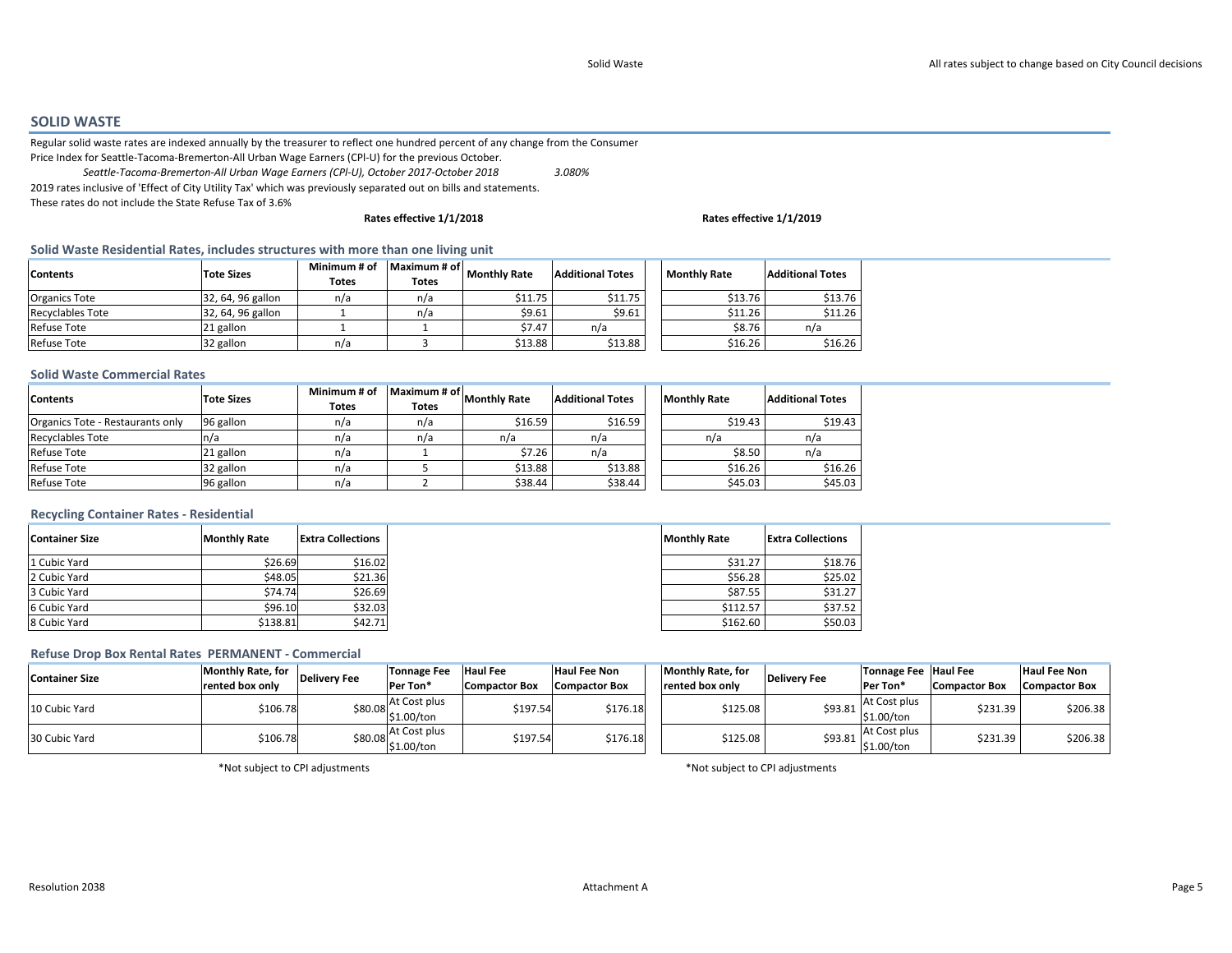#### Refuse Drop Box Rental Rates TEMPORARY - Prepayment Required

| <b>Container Size</b> |          |        | Delivery, Removal Haul Fee Non | Tonnage Fee                                                    | Daily Rate,             | <b>Pre-Pay amount,</b> | Delivery, Remova |
|-----------------------|----------|--------|--------------------------------|----------------------------------------------------------------|-------------------------|------------------------|------------------|
|                       | & 7 Davs |        | <b>Compactor Box</b>           | Per Ton*                                                       | <b>Starting 8th Dav</b> | lincludes tax          | 7 Days           |
| 10 Cubic Yard         |          | 288.30 |                                | At Cost plus<br>$\left  \frac{$176.18}{1.00}\right $ s1.00/ton | \$16.02                 | \$334.52               | \$337            |
| 30 Cubic Yard         |          | 288.30 |                                | At Cost plus<br>$$176.18$ $$1.00/t$ on                         | \$16.02                 | \$334.52               | \$337            |

| Fee  | Daily Rate,             | Pre-Pay amount, | Delivery, Removal & Haul Fee Non |                      | Tonnage Fee Daily Rate,                |                         | Pre-Pay amount, |  |
|------|-------------------------|-----------------|----------------------------------|----------------------|----------------------------------------|-------------------------|-----------------|--|
|      | <b>Starting 8th Day</b> | includes tax    | Days                             | <b>Compactor Box</b> | Per Ton*                               | <b>Starting 8th Day</b> | includes tax    |  |
| ılus | \$16.02                 | \$334.52        | \$337.70                         |                      | $$206.38$ At Cost plus<br>$$1.00/t$ on | \$18.76                 | \$349.86        |  |
| n    |                         |                 |                                  |                      |                                        |                         |                 |  |
| ılus | \$16.02                 | \$334.52        | \$337.70                         |                      | At Cost plus                           | \$18.76                 | \$349.86        |  |
| n    |                         |                 |                                  |                      | \$206.38 \$1.00/ton                    |                         |                 |  |

\*No subject to CPI adjustments

Refuse Container Rates PERMANENT - Commercial

| <b>Container Size</b> | <b>Monthly Rate</b> | <b>Extra Collections</b> |
|-----------------------|---------------------|--------------------------|
| 1.5 Cubic Yard        | \$101.44            | \$26.69                  |
| 2 Cubic Yard          | \$122.79            | \$32.03                  |
| 3 Cubic Yard          | \$176.18            | \$42.71                  |
| 6 Cubic Yard          | \$347.03            | \$90.76                  |
| 8 Cubic Yard          | \$464.48            | \$117.46                 |

\*No subject to CPI adjustments

| <b>Monthly Rate</b> | <b>Extra Collections</b> |
|---------------------|--------------------------|
| \$118.82            | \$31.27                  |
| \$143.84            | \$37.52                  |
| \$206.38            | \$50.03                  |
| \$406.50            | \$106.31                 |
| \$544.08            | \$137.58                 |

#### Refuse Container Rates TEMPORARY - Prepayment required

| <b>Container Size</b> | Delivery, Removal Daily Rate, |                                     | Extra    | <b>Pre-Pay amount,</b> | Delivery, Removal & Daily Rate, |                         | Extra              | Pre-Pay amount, |
|-----------------------|-------------------------------|-------------------------------------|----------|------------------------|---------------------------------|-------------------------|--------------------|-----------------|
|                       | <b>&amp; 7 Davs</b>           | <b>Starting 8th Day Collections</b> |          | includes tax           | 7 Days                          | <b>Starting 8th Day</b> | <b>Collections</b> | includes tax    |
| 1.5 Cubic Yard        | \$101.44                      | \$3.20                              | \$58.73  | \$117.70               | \$118.82                        | \$3.75                  | \$68.79            | \$123.10        |
| 2 Cubic Yard          | \$117.46                      | \$4.27                              | \$69.41  | \$136.29               | \$137.58                        | \$5.00                  | \$81.30            | \$142.54        |
| 3 Cubic Yard          | \$138.81                      | \$5.87                              | \$85.42  | \$161.07               | \$162.60                        | \$6.88                  | \$100.06           | \$168.45        |
| 6 Cubic Yard          | \$197.54                      | \$10.68                             | \$138.81 | \$229.21               | \$231.39                        | \$12.51                 | \$162.60           | \$239.72        |
| 8 Cubic Yard          | \$240.25                      | \$16.02                             | \$176.18 | \$278.77               | \$281.42                        | \$18.76                 | \$206.38           | \$291.55        |

#### Solid Waste Additional Fees

| <b>Description</b>                 | Per Unit             | Per Unit             |
|------------------------------------|----------------------|----------------------|
| <b>Additional Organics Dump</b>    | \$5.34               | \$6.25               |
| <b>City Garbage Bags</b>           | \$4.27               | \$5.00               |
| City Garbage Bags - Retail Outlet  | \$4.00               | \$4.69               |
| Price                              |                      |                      |
| Non-Refrigerated Appliance         | \$26.69              | \$31.27              |
| Organics Tote Cleaning Fee         | \$10.68              | \$12.51              |
| <b>Refrigerated Appliance</b>      | \$37.37              | \$43.78              |
| Refuse Overtime Call-Out, Per Hour | \$58.73              | \$68.79              |
| Replacement Tote Due To            |                      |                      |
| Negligence                         | At Cost plus \$10.42 | At Cost plus \$10.42 |
| Special Haul Per Cubic Yard        | \$37.37              | \$43.78              |
| Refuse Return Trip                 | \$26.69              | \$31.27              |
| <b>Organics Return Trip</b>        | \$10.00              | \$10.00              |
| <b>Recycling Return Trip</b>       | \$10.00              | \$10.00              |

| Per Unit |                      |
|----------|----------------------|
|          | \$6.25               |
|          | \$5.00               |
|          | \$4.69               |
|          | \$31.27              |
|          | \$12.51              |
|          | \$43.78              |
|          | \$68.79              |
|          | At Cost plus \$10.42 |
|          | \$43.78              |
|          | \$31.27              |
|          | \$10.00              |
|          | \$10.00              |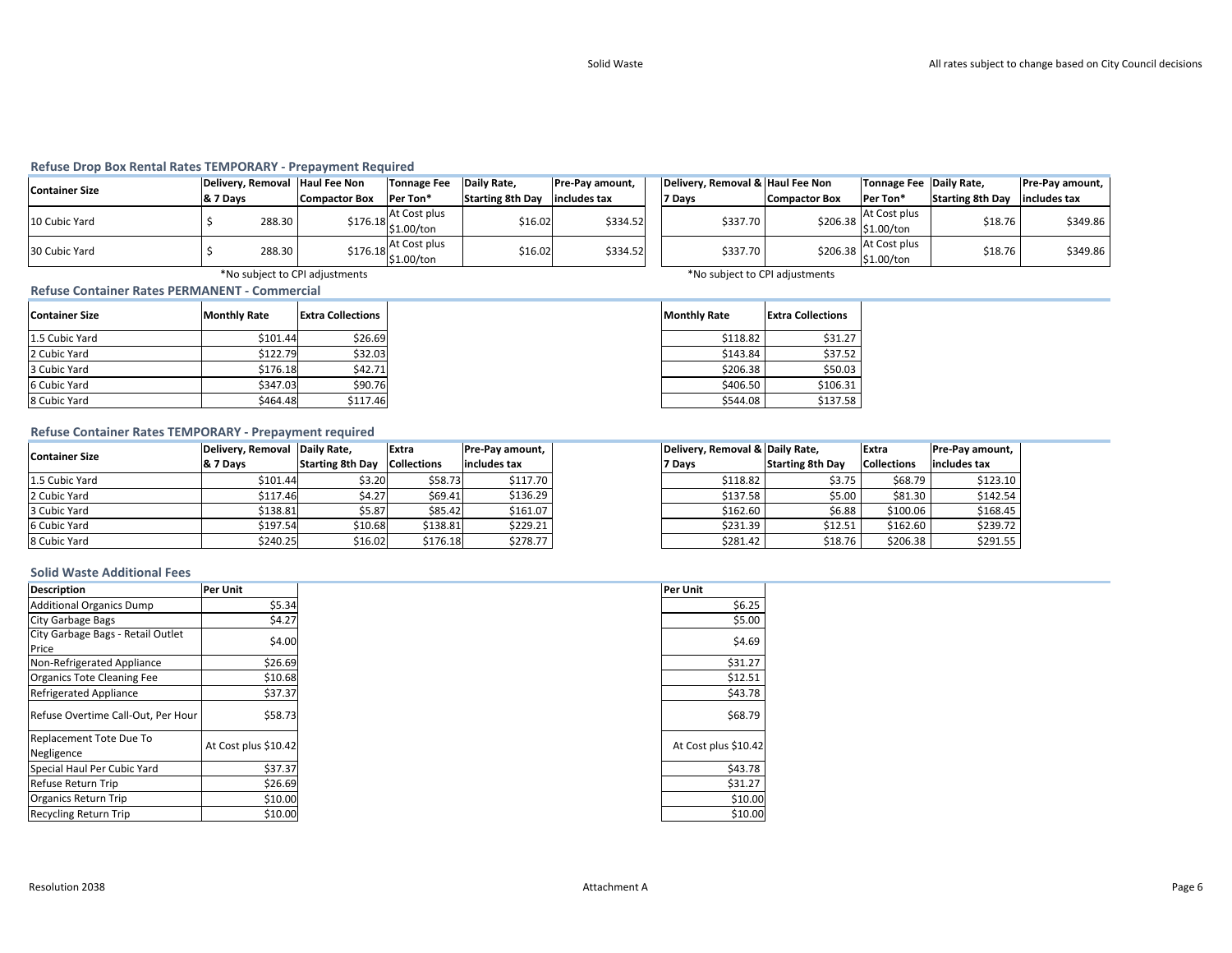#### **STORM**

| Effective 1/1/2018 until 12/31/2022, the monthly fixed rate charge for storm residential and commercial charges will not be subject to CPI adjustments. Rate changes are as indicated below.                          |                                                   |                |                            |                                    |     |                              |                          |                          |
|-----------------------------------------------------------------------------------------------------------------------------------------------------------------------------------------------------------------------|---------------------------------------------------|----------------|----------------------------|------------------------------------|-----|------------------------------|--------------------------|--------------------------|
| Regular storm rates are indexed annually by the treasurer to reflect one hundred percent of any change from the Consumer Price Index for Seattle-Tacoma-Bremerton-All Urban Wage Earners                              |                                                   |                |                            |                                    |     |                              |                          |                          |
| Seattle-Tacoma-Bremerton-All Urban Wage Earners (CPI-U), October 2016-October 2017                                                                                                                                    |                                                   |                |                            | 3.080%                             |     |                              |                          |                          |
| All rates now inclusive of 'Effect of City Utility Tax' which was previously separated out on bills and statements.                                                                                                   |                                                   |                |                            |                                    |     |                              |                          |                          |
|                                                                                                                                                                                                                       | Rates Effective 1/1/2017 Rates Effective 1/1/2018 |                |                            | Rates Effective 1/1/2019           |     | Rates Effective 1/1/2020     | Rates Effective 1/1/2021 | Rates Effective 1/1/2022 |
| <b>Storm Residential and Commercial Charges</b>                                                                                                                                                                       |                                                   |                |                            |                                    |     |                              |                          |                          |
| <b>Monthly Fixed Charge</b>                                                                                                                                                                                           |                                                   |                |                            |                                    |     |                              |                          |                          |
| Single Family Residential (flat fee)                                                                                                                                                                                  |                                                   | $5.51 \quad $$ | 9.68 <sup>5</sup>          | $10.22 \quad$ \$                   |     | $11.29$ \$                   | $12.37 \quad$ \$         | 13.44                    |
| Commercial per ERU per Month                                                                                                                                                                                          |                                                   | $5.51 \quad $$ | $9.68$ \$                  | $10.22 \quad$ \$                   |     | $11.29$ \$                   | $12.37 \quad$ \$         | 13.44                    |
| One ERU is 3,600 square feet of impervious area                                                                                                                                                                       |                                                   |                |                            |                                    |     |                              |                          |                          |
|                                                                                                                                                                                                                       |                                                   |                |                            |                                    |     |                              |                          |                          |
|                                                                                                                                                                                                                       |                                                   |                |                            |                                    |     |                              |                          |                          |
| Effective 1/1/2019 until 12/31/2022 HM and LM1 zones rate reduction will decrease by 5% per year. Effective 1/1/2023 until 12/31/2028 this rate reduction will decrease by 10% per year. Effective 1/1/2029 all storm |                                                   |                |                            |                                    |     |                              |                          |                          |
| charges for properties located in the HM or LM1 zones will be charged the current charges without any reductions. The minimum billed will be 100% of 1 ERU.                                                           |                                                   |                |                            |                                    |     |                              |                          |                          |
| Monthly Fixed Charge (HM and LM1 Zones)                                                                                                                                                                               |                                                   |                | Rates Effective 1/1/2018   | Rates Effective 1/1/2019           |     | Rates Effective 1/1/2020     | Rates Effective 1/1/2021 | Rates Effective 1/1/2022 |
| % of current rate                                                                                                                                                                                                     |                                                   | 10%            |                            | 15%                                | 20% |                              | 25%                      | 30%                      |
| Single Family Residential (flat fee)                                                                                                                                                                                  |                                                   |                | 0.97                       | -\$<br>1.53                        | Ŝ.  | 2.26                         | Ŝ.<br>3.09               | Ŝ<br>4.03                |
| Commercial per ERU per Month                                                                                                                                                                                          |                                                   | Ś              | 0.97                       | $1.53 \quad$ \$<br>-\$             |     | $2.26$ \$                    | 3.09                     | -Ś<br>4.03               |
| Monthly Fixed Charge (HM and LM1 Zones)                                                                                                                                                                               | Rates Effective 1/1/2023                          |                | Rates Effective 1/1/2024   | Rates Effective 1/1/2025           |     | Rates Effective 1/1/2026     | Rates Effective 1/1/2027 | Rates Effective 1/1/2028 |
| % of current rate                                                                                                                                                                                                     |                                                   | 40%            | 50%                        | 60%                                |     | 70%                          | 80%                      | 90%                      |
|                                                                                                                                                                                                                       |                                                   |                |                            |                                    |     |                              |                          |                          |
| <b>Storm General Facilities Charges</b>                                                                                                                                                                               |                                                   |                |                            |                                    |     |                              |                          |                          |
|                                                                                                                                                                                                                       |                                                   |                |                            |                                    |     |                              |                          |                          |
| <b>Type; Residential and Commercial</b>                                                                                                                                                                               |                                                   |                |                            |                                    |     |                              |                          |                          |
| Per ERU, minimum of 1 ERU                                                                                                                                                                                             | 1,442.36 \$<br>1,550.93 \$                        |                | 1,485.65 \$<br>1,597.48 \$ | $1,531.42 \quad$ \$<br>1,646.69 \$ |     | $1,577.36$ \$<br>1,696.09 \$ | $1,624.68$ \$            | 1,674.72                 |
| Including Tax                                                                                                                                                                                                         |                                                   |                |                            |                                    |     |                              | 1,746.97 \$              | 1,800.78                 |
| <b>Explanation of Charges</b>                                                                                                                                                                                         |                                                   |                |                            |                                    |     |                              |                          |                          |

Single-Family Properties: Residential properties are charged a flat rate per month, and are considered 1 ERU.This rate was set based on aerial photo surveys which show that the average amount of impervious surface on a single-family parcel in Anacortes is approximately 3,600 square feet.

Commercial and Multi-Family Properties: Commercial properties are assessed a charge based on the actual amount of impervious surface area they contain (buildings, parking lots, etc.)(minimum of 1 ERU). One ERU is equal to 3,600 square feet (ft2) of impervious surface.Commercial Storm Water Fee = # ERU x Commercial per ERU per Month fee

#### Sample Calculation

A property has 10,000 ft  $^{\rm 2}$  of impervious surface (parking lots, walkways, rooftops, etc.), so the storm water fee would be: 10,000 ft2 /3,600 ft2 = 2.78 ERU2.78 ERU X \$9.68 per month per ERU = \$26.91 per month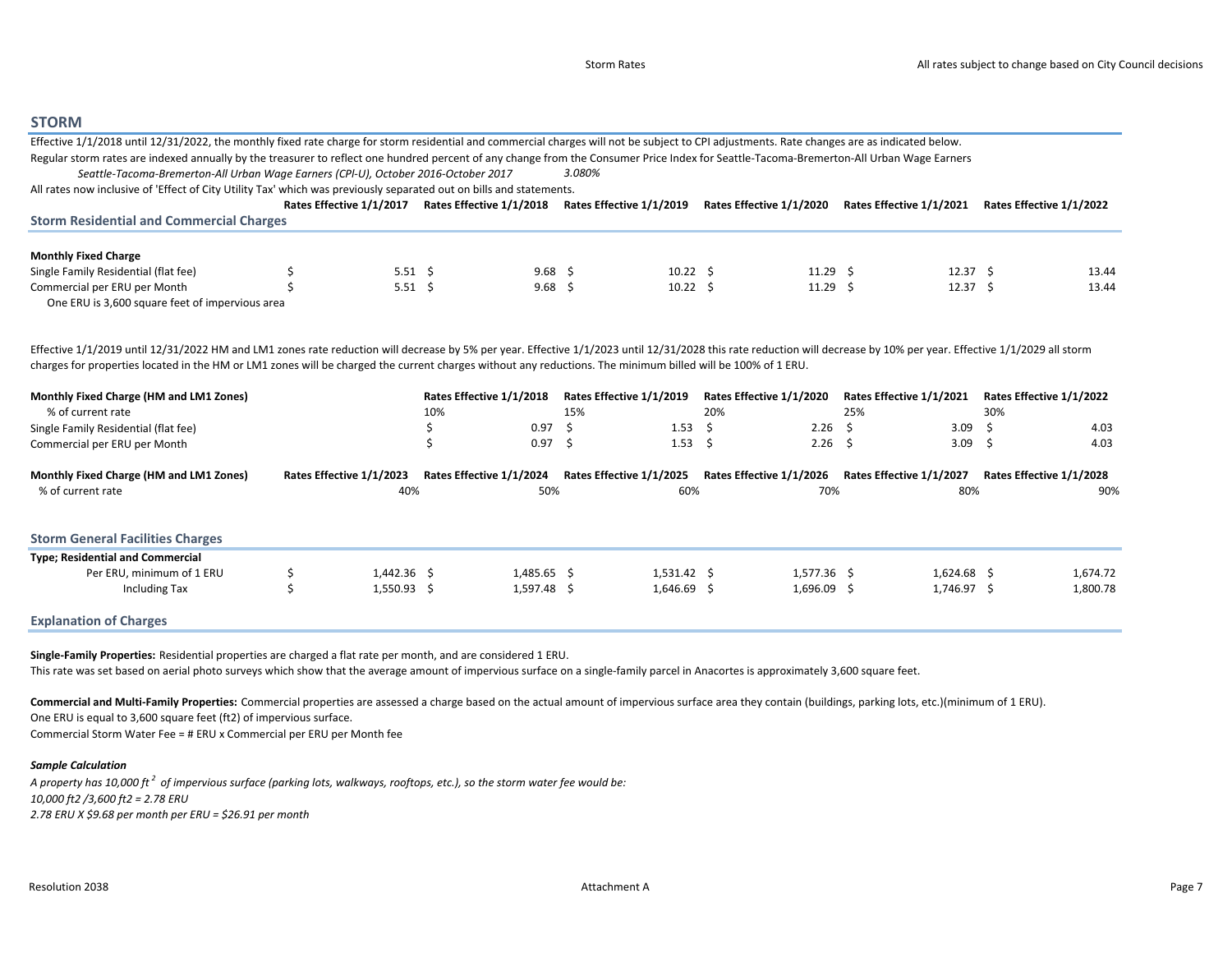## IMPACT FEES

| Unless otherwise determined, regular impact fees are indexed annually by the treasurer to reflect one hundred percent of any change from the Consumer Price                                                                                    |        |  |
|------------------------------------------------------------------------------------------------------------------------------------------------------------------------------------------------------------------------------------------------|--------|--|
| Index for Seattle-Tacoma-Bremerton-All Urban Wage Earners (CPI-U) for the previous October.                                                                                                                                                    |        |  |
| Seattle-Tacoma-Bremerton-All Urban Wage Earners (CPI-U), October 2017-October 2018                                                                                                                                                             | 3.080% |  |
| Transportation impact fee rates are increased annually by the treasurer using the Engineering News Record Construction Index (CCI) as a basis for the increase.<br>Engineering News Record Construction Index (CCI), October 2017-October 2018 | 3.384% |  |
| <b>Park Impact Fee Rate Schedule</b>                                                                                                                                                                                                           |        |  |
|                                                                                                                                                                                                                                                |        |  |

| <b>Rates Effective</b>          |                        | 1/1/2018  | 1/1/2019 |                                                                                      |
|---------------------------------|------------------------|-----------|----------|--------------------------------------------------------------------------------------|
| <b>Land Uses</b>                | <b>Unit of Measure</b> | Rate      | Rate     | Park Impact Fee adopted via Ord. 2474                                                |
| Single family                   | <b>Dwelling</b>        | \$615.00  |          | \$615.00   Rate Basis: Park & Recreation Impact Fee Study/Report dated Oct. 19, 1998 |
| Multi-family, per dwelling unit | <b>Dwelling</b>        | $$615.00$ | \$615.00 |                                                                                      |

| <b>Fire Impact Fee Rate Schedule</b>                    |                        |                  |            |                                                        |
|---------------------------------------------------------|------------------------|------------------|------------|--------------------------------------------------------|
| <b>Rates Effective</b>                                  |                        | 1/1/2019         | 4/22/2019  |                                                        |
| <b>Land Uses</b>                                        | <b>Unit of Measure</b> | Rate             | Rate       | Fire Impact fees updated via Ord 3030                  |
| <b>Residential</b>                                      |                        |                  |            | Rate Basis: Fire Impact Fee Study/Report dated 12/5/18 |
|                                                         | Gross floor area above |                  |            |                                                        |
| All commercial & residential structures with 3+ stories | 2nd story              | \$1.00 / sq. ft. |            |                                                        |
| Single family                                           | <b>Dwelling</b>        |                  | \$447.11   |                                                        |
| Multi-family, per dwelling unit                         | <b>Dwelling</b>        |                  | \$378.92   |                                                        |
| <b>Commercial</b>                                       |                        |                  |            |                                                        |
| <b>Commercial 1</b>                                     |                        |                  |            |                                                        |
| <b>Land uses (NAICS)</b>                                |                        |                  |            |                                                        |
| Wholesale/retail trade (42, 44-45)                      |                        |                  |            |                                                        |
| Warehousing (49)                                        |                        |                  |            |                                                        |
| Information (51)                                        |                        |                  |            |                                                        |
| Finance & Insurance (52)                                | Per 1,000 sq. ft.      |                  | \$1,283.07 |                                                        |
| Real Estate and Rental & Leasing (53)                   |                        |                  |            |                                                        |
| Professional, Scientific, & Technical Services (54)     |                        |                  |            |                                                        |
| Food Services & Drinking Places (722)                   |                        |                  |            |                                                        |
| <b>Commercial 2</b>                                     |                        |                  |            |                                                        |
| <b>Land uses (NAICS)</b>                                |                        |                  |            |                                                        |
| Manufacturing (31-33)                                   | Per 1,000 sq. ft.      |                  | \$10.56    |                                                        |
| <b>Commercial 3</b>                                     |                        |                  |            |                                                        |
| <b>Land uses (NAICS)</b>                                |                        |                  |            |                                                        |
| Transportation (48)                                     |                        |                  |            |                                                        |
| Health Care and Social Assistance (62)                  |                        |                  |            |                                                        |
| Arts, Recreation & Entertainment (71)                   | Per 1,000 sq. ft.      |                  | \$2,151.36 |                                                        |
| Accommodation (721)                                     |                        |                  |            |                                                        |
| <b>Religious Organizations (8131)</b>                   |                        |                  |            |                                                        |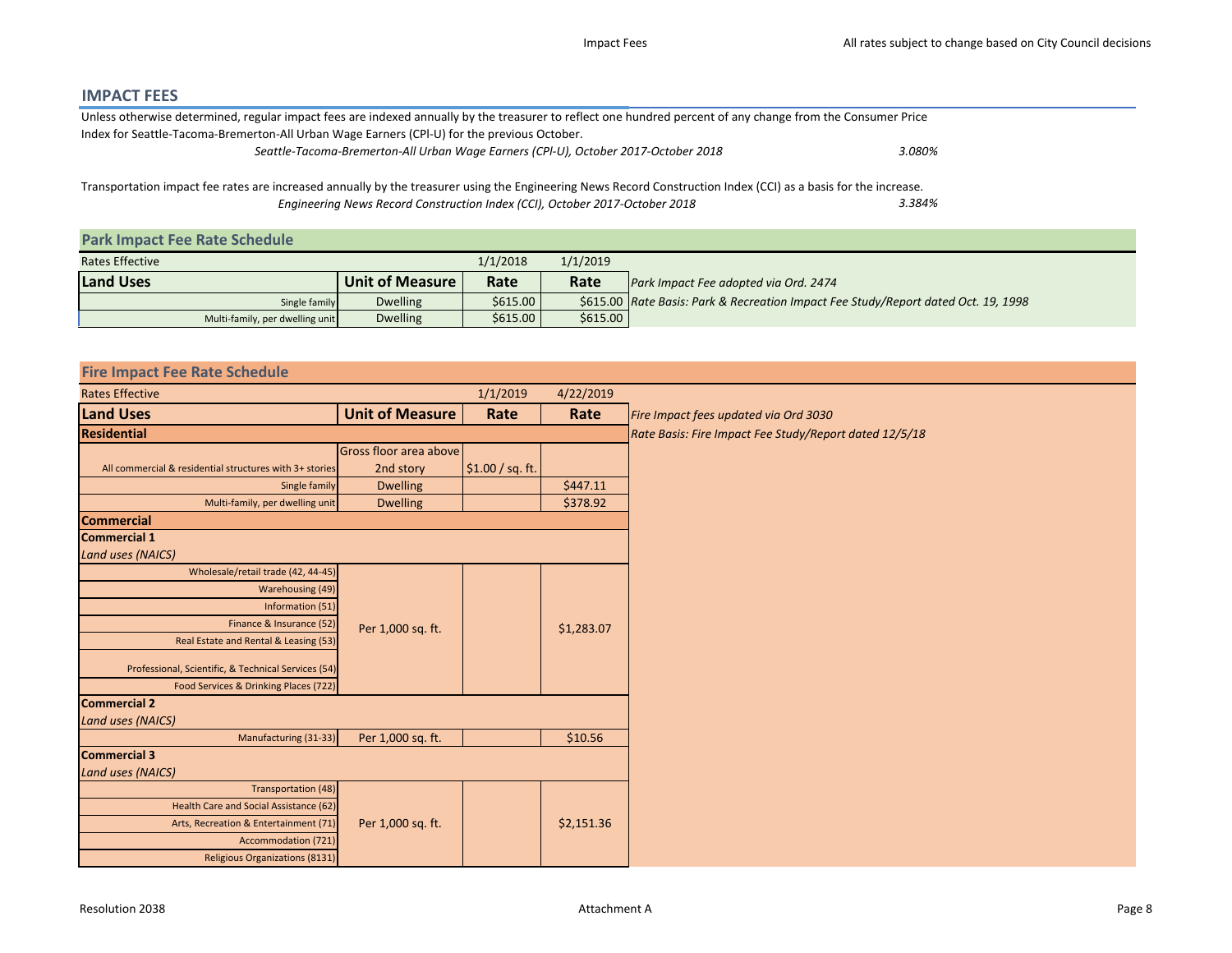| <b>Commercial 4</b>               |                   |          |
|-----------------------------------|-------------------|----------|
| Land uses (NAICS)                 |                   |          |
| <b>Educational Services (61)</b>  | Per 1,000 sq. ft. | \$407.68 |
| <b>Public Administration (92)</b> |                   |          |

| <b>Transportation Impact Fee Rate Schedule</b>                                                                                        |                                    |            |                        |                    |                      |                                                                                                                                                                                                                                                                                         |  |  |  |  |
|---------------------------------------------------------------------------------------------------------------------------------------|------------------------------------|------------|------------------------|--------------------|----------------------|-----------------------------------------------------------------------------------------------------------------------------------------------------------------------------------------------------------------------------------------------------------------------------------------|--|--|--|--|
| <b>Rates Effective</b>                                                                                                                |                                    | 1/1/2018   |                        | 1/1/2019           |                      |                                                                                                                                                                                                                                                                                         |  |  |  |  |
| <b>Land Uses</b>                                                                                                                      | Unit of                            | Rate       |                        |                    | Rate                 | Transportation Impact fee rate adopted via Ord. 3011                                                                                                                                                                                                                                    |  |  |  |  |
| Cost per New P.M. Trip Generated                                                                                                      |                                    | \$2,641.40 |                        |                    | \$2,730.77           | Rate Basis: 2016 Comprehensive Plan Transportation Element                                                                                                                                                                                                                              |  |  |  |  |
|                                                                                                                                       |                                    |            |                        |                    |                      |                                                                                                                                                                                                                                                                                         |  |  |  |  |
| <b>Residential</b>                                                                                                                    |                                    |            |                        |                    |                      | Notes:                                                                                                                                                                                                                                                                                  |  |  |  |  |
| Single family (detached)                                                                                                              | <b>Dwelling</b>                    |            | \$2,641.40             | \$                 |                      | 2,730.77 1. Transportation impact fee rates are increased annually by the treasurer using the                                                                                                                                                                                           |  |  |  |  |
| Apartment (rental, low/med/high rise)                                                                                                 | <b>Dwelling</b>                    | \$         | 1,637.67               | \$                 |                      | 1,693.08 Engineering News Record Construction Index (CCI) as a basis for the increase.                                                                                                                                                                                                  |  |  |  |  |
| Low-Rise Apartment (rental, 1-2 levels)                                                                                               | <b>Dwelling</b>                    | \$         | 1,532.01               | $\dot{\mathsf{s}}$ | 1,583.85             |                                                                                                                                                                                                                                                                                         |  |  |  |  |
| Mid-Rise Apartment (rental, 3-10 levels)                                                                                              | <b>Dwelling</b>                    | \$         | 1,030.15               | $\mathsf{S}$       |                      | 1,065.00 2. P.M. peak hour trips are determined by using the latest version of the ITE Trip Generation                                                                                                                                                                                  |  |  |  |  |
| High-rise (rental, more than 10 levels)                                                                                               | <b>Dwelling</b>                    | \$         | $924.49$ \$            |                    |                      | 955.77 Manual published by the Institute of Transportation Engineers (ITE) for the land use(s) that are                                                                                                                                                                                 |  |  |  |  |
| Residential condominium/townhouse (ownership units)<br>with at least 1 other owned unit in structure)<br>Low-rise res. condo/townhome | <b>Dwelling</b><br><b>Dwelling</b> | \$         | \$1,373.53<br>2,060.29 | Ś.<br>Ś.           | 1,420.00<br>2,130.00 | the subject of the permit. PM peak hour is the sixty minute period between 4:00 p.m. and 6:00<br>p.m. with the greatest sum of traffic volumes on a roadway segment or passing through the<br>area of a transportation improvement project. Other trip generation rate sources approved |  |  |  |  |
| High-Rise Residential Condo/Townhome                                                                                                  | <b>Dwelling</b>                    | Ś.         | 1,003.73               | Ŝ.                 | 1,037.69             | by the City may be used where ITE data are based on a limited survey base or where there may                                                                                                                                                                                            |  |  |  |  |
| Mobile Home                                                                                                                           | <b>Dwelling</b>                    |            | \$1,558.43             | Ś.                 | 1,611.16             | be special trip generating characteristics of the proposal.                                                                                                                                                                                                                             |  |  |  |  |
|                                                                                                                                       |                                    |            |                        |                    |                      |                                                                                                                                                                                                                                                                                         |  |  |  |  |
| <b>Commercial - Services</b>                                                                                                          |                                    |            |                        |                    |                      | 3. If the land use does not fit into any of the categories specified in the land use table in the                                                                                                                                                                                       |  |  |  |  |
| Bank (drive-in)                                                                                                                       | sq. ft. / GFA                      | \$         | $64.19$ \$             |                    | 66.36                | ITE Trip Generation Manual, the City Engineer may use the most directly comparable type of                                                                                                                                                                                              |  |  |  |  |
| Day Care                                                                                                                              | sq. ft. / GFA                      | Ś.         | 32.17                  | Ŝ.                 | 33.26                | land use.                                                                                                                                                                                                                                                                               |  |  |  |  |
| Hotel/Motel                                                                                                                           | room                               | \$         | 1,584.84               | \$                 | 1,638.46             | Review Fee for independent fee calculation: \$500 + additional staff time spent in the review                                                                                                                                                                                           |  |  |  |  |
| Gasoline/Service Station                                                                                                              | fueling position                   |            | \$36,636.22            | \$                 | 37,875.83            | and cost of consultant services if the City deems these services to be necessary.                                                                                                                                                                                                       |  |  |  |  |
| Gasoline/Service Station w/ Convenience Mart                                                                                          | fueling position                   |            | \$35,685.31            | $\zeta$            | 36,892.75            |                                                                                                                                                                                                                                                                                         |  |  |  |  |
| <b>Quick Lubrication Vehicle Stop</b>                                                                                                 | servicing position                 |            | \$13,708.87            | $\zeta$            | 14,172.71            |                                                                                                                                                                                                                                                                                         |  |  |  |  |
| Marina                                                                                                                                | berth                              | Ś          | 501.87                 | Ŝ.                 | 518.85               |                                                                                                                                                                                                                                                                                         |  |  |  |  |
|                                                                                                                                       |                                    |            |                        |                    |                      |                                                                                                                                                                                                                                                                                         |  |  |  |  |
| Institutional                                                                                                                         |                                    |            |                        |                    |                      |                                                                                                                                                                                                                                                                                         |  |  |  |  |
| <b>Elementary School</b>                                                                                                              | student                            | Ś          | 396.21                 | $\vert$ \$         | 409.62               |                                                                                                                                                                                                                                                                                         |  |  |  |  |
| Middle School                                                                                                                         | student                            | \$         | 422.62                 | \$ ا               | 436.92               |                                                                                                                                                                                                                                                                                         |  |  |  |  |
| High School                                                                                                                           | student                            | \$         | $343.38$ \$            |                    | 355.00               |                                                                                                                                                                                                                                                                                         |  |  |  |  |
| Church                                                                                                                                | sq. ft. / GFA                      | \$         | 1.45                   | S.                 | 1.50                 |                                                                                                                                                                                                                                                                                         |  |  |  |  |
| Hospital                                                                                                                              | sq. ft. / GFA                      | \$         | $2.46 \mid$ \$         |                    | 2.54                 |                                                                                                                                                                                                                                                                                         |  |  |  |  |
| Assisted Living, Nursing Home, Group Home                                                                                             | bed                                | Ś          | 766.01                 | - Ś                | 791.92               |                                                                                                                                                                                                                                                                                         |  |  |  |  |
|                                                                                                                                       |                                    |            |                        |                    |                      |                                                                                                                                                                                                                                                                                         |  |  |  |  |
| <b>Industrial</b>                                                                                                                     |                                    |            |                        |                    |                      |                                                                                                                                                                                                                                                                                         |  |  |  |  |
| Light Industry/Manufacturing/Industrial Park                                                                                          | sq. ft. / GFA                      | \$         | 2.56                   | S.                 | 2.65                 |                                                                                                                                                                                                                                                                                         |  |  |  |  |
| Warehousing/Storage                                                                                                                   | sq. ft. / GFA                      | \$         | 0.85                   | S.                 | 0.87                 |                                                                                                                                                                                                                                                                                         |  |  |  |  |
| Mini Warehouse                                                                                                                        | sq. ft. / GFA                      | \$         | 0.69                   | $\zeta$            | 0.71                 |                                                                                                                                                                                                                                                                                         |  |  |  |  |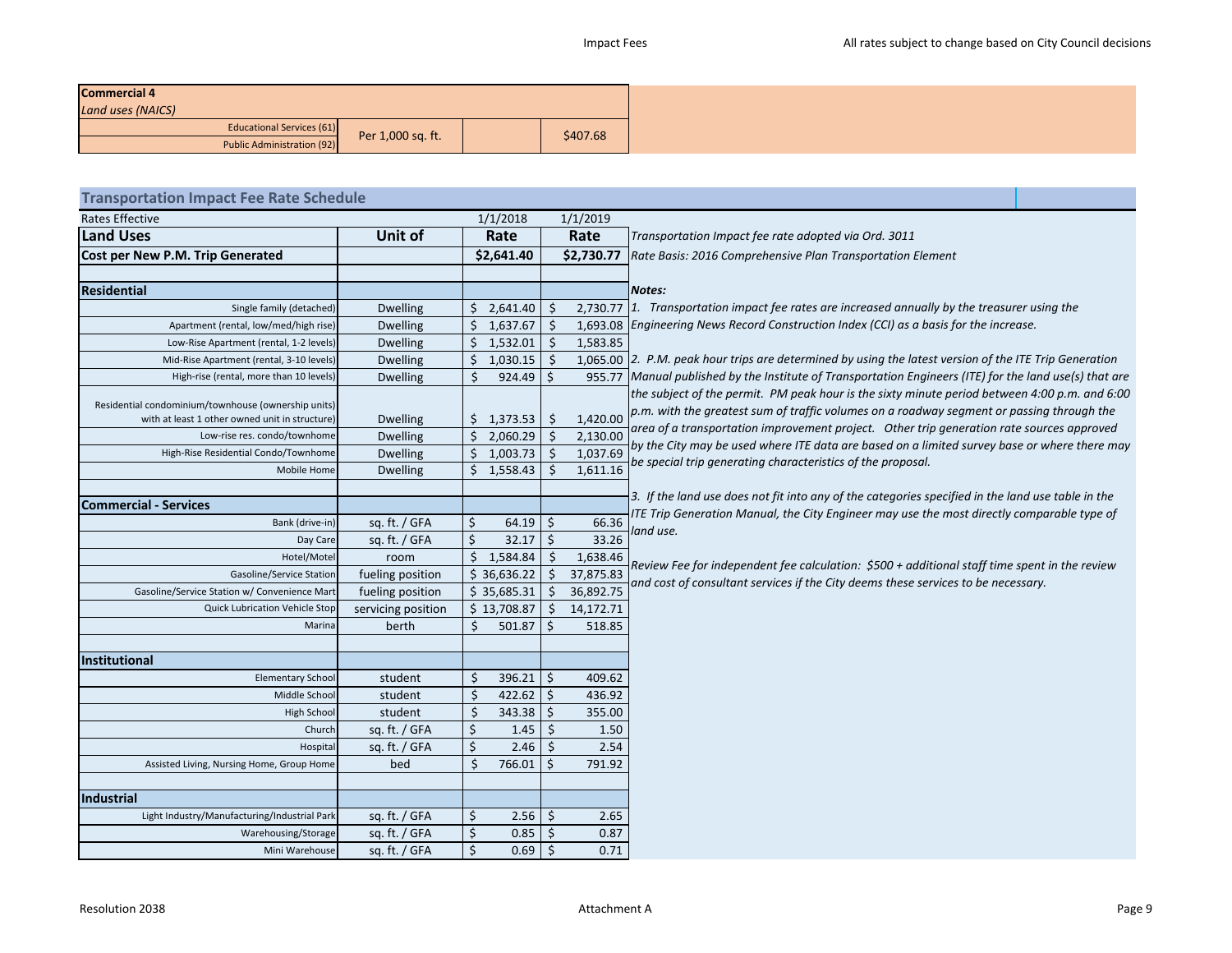|                                                                                                                                                       |                 |              | \$<br>$\overline{\phantom{0}}$ |
|-------------------------------------------------------------------------------------------------------------------------------------------------------|-----------------|--------------|--------------------------------|
| <b>Restaurant</b>                                                                                                                                     |                 |              | \$                             |
| Restaurant                                                                                                                                            | sq. ft. $/$ GFA | \$<br>19.78  | \$<br>20.45                    |
| Fast Food Restaurant (w/ drivethrough)                                                                                                                | sq. ft. / GFA   | \$<br>86.24  | \$<br>89.16                    |
| Coffee/Donut Shop with Drive-Through Window                                                                                                           | sq. ft. / GFA   | \$<br>113.05 | \$<br>116.88                   |
| Coffee/Donut Shop without Drive-Through Window                                                                                                        | sq. ft. / GFA   | \$<br>107.64 | \$<br>111.28                   |
| <b>Commercial - Retail</b>                                                                                                                            |                 |              |                                |
| Specialty Retail Center (small strip shopping center)                                                                                                 | sq. ft. $/$ GFA | \$<br>7.16   | \$<br>7.40                     |
| <b>Apparel Store</b>                                                                                                                                  | sq. ft. / GFA   | \$<br>10.12  | \$<br>10.46                    |
| Automobile Sales                                                                                                                                      | sg. ft. / GFA   | \$<br>6.92   | \$<br>7.15                     |
| <b>Auto Parts Sales</b>                                                                                                                               | sq. ft. / GFA   | \$<br>15.80  | \$<br>16.33                    |
| Supermarket                                                                                                                                           | sq. ft. / GFA   | \$<br>25.04  | \$<br>25.89                    |
| Convenience Market (open 24 hrs)                                                                                                                      | sq. ft. / GFA   | \$<br>138.44 | \$<br>143.12                   |
| <b>Furniture Store</b>                                                                                                                                | sq. ft. $/$ GFA | \$<br>1.19   | \$<br>1.23                     |
| Nursery/Garden Center                                                                                                                                 | sq. ft. / GFA   | \$<br>18.33  | \$<br>18.95                    |
| Pharmacy/Drugstore (w/ drivethrough)                                                                                                                  | sq. ft. $/$ GFA | \$<br>26.18  | \$<br>27.06                    |
| Hardware/Building Materials Store                                                                                                                     | sq. ft. $/$ GFA | \$<br>11.86  | \$<br>12.26                    |
| Discount Merchandise Store (Free Standing)                                                                                                            | sq. ft. $/$ GFA | \$<br>13.15  | \$<br>13.60                    |
| <b>Commercial - Office</b>                                                                                                                            |                 |              |                                |
| General office building (multiple tenants)                                                                                                            | sq. ft. $/$ GFA | \$<br>3.94   | \$<br>4.07                     |
| Single tenant office building                                                                                                                         | sq. ft. / GFA   | \$<br>4.60   | \$<br>4.75                     |
| Medical/Dental Office Building                                                                                                                        | sq. ft. / GFA   | \$<br>9.43   | \$<br>9.75                     |
| *For uses with a standard of measure in square feet, trip rate is given as trips per<br>1,000 square feet, and impact fee is dollars per square foot. |                 |              |                                |